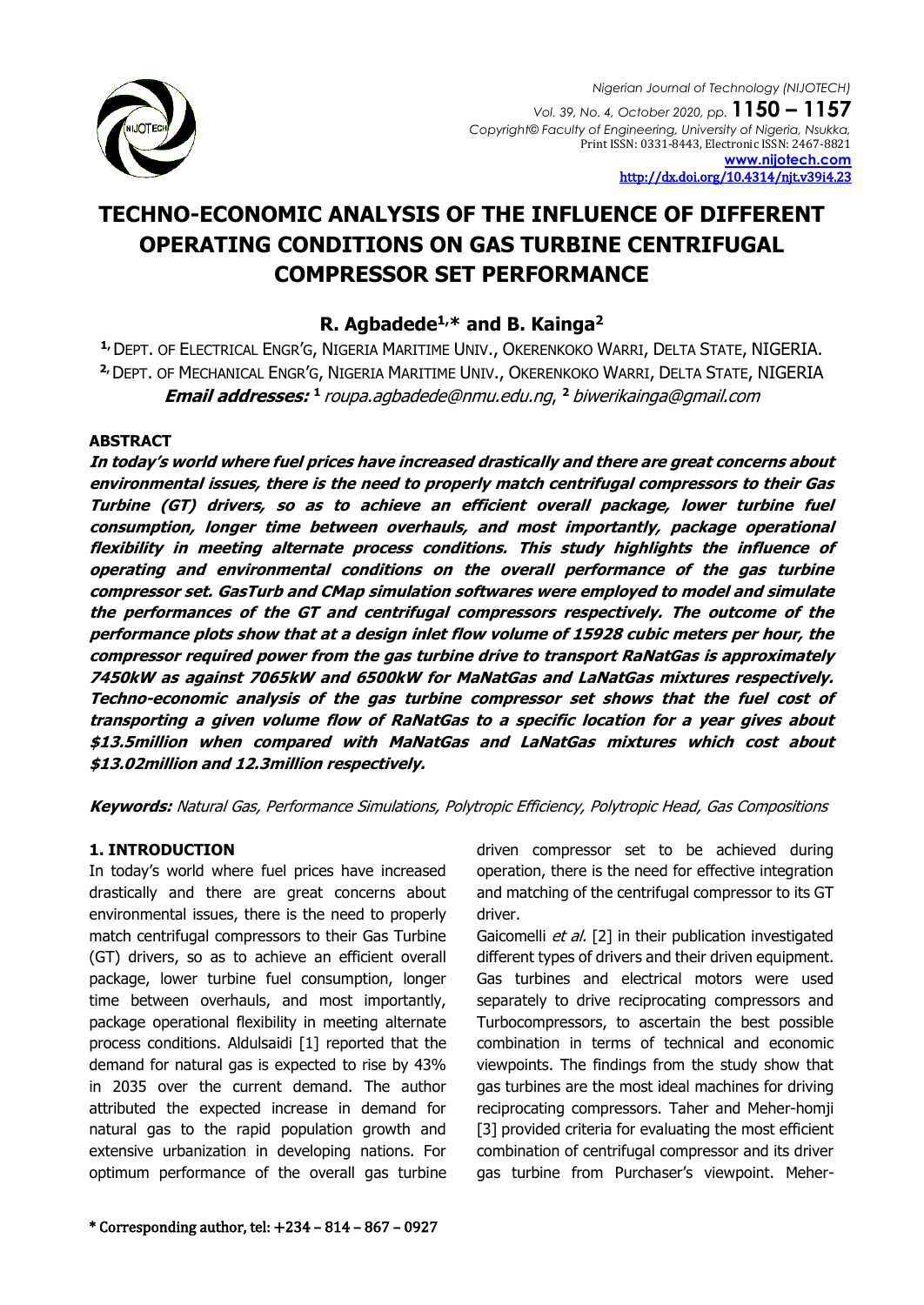Homji et al. [4] presented a comprehensive of overview of the design, application, and implementation considerations relating to both LNG plant drivers and compressors. Kurz et al. [5] provided a tutorial which covers the interaction between gas turbine and its driven equipment.

Overli [6] conducted a holistic study to ascertain the optimum drive arrangements for a gas compression machinery. The study reveals that in terms of investment cost, fuel consumption, area and weight requirements, it is more favourable for the GT option than the electrical drive. For operational flexibility, layout, mounting/ alignment and safety, the odds favour the electric drive option as against the GT option. Kurz and Sheya, [7] conducted a parametric study on a typical offshore scenario, to evaluate the impact of equipment decisions. Two different Solutions were proposed namely solutions 1 and 2. The authors reported lower initial capital cost for solution 1 than solution 2 because of its simplicity and minimum scope of equipment. According to the authors, the electrified case (solution 2) required larger overall amount of installed power than the GT scenario (solution 1). Shah et al. [8] conducted a driver selection study based on the ConocoPhillips Optimized Cascade natural gas liquefaction process. According to the authors, the driver selection study was done so as to enable the expansion of the facility, to produce up to 25MTPA of LNG which initially had a designed capacity of 8.9 million (MTPA).

Based on the findings from the literature above, it was observed that there has never been any detailed numerical or analytical study on the influence of various operating and environmental conditions prior to the matching of the centrifugal compressors to their driver gas turbines. Hence, the need for this research becomes relevant. A detailed analysis is conducted using numerical approach, to ascertain the influence of the various operating and environmental conditions on the overall performance of the gas turbine centrifugal compressor set.

#### **2. METHODOLOGY**

# **2.1 Centrifugal Compressor Performance Simulation**

To conduct the analysis, a centrifugal compressor derived from the 2BCL family of GE machines was adopted. Figures 1 shows a typical 2BCL centrifugal compressor.



Figure 1: Typical 2BCL Barrel Centrifugal compressor [4]

CMap simulation software was employed to carry out the performance analysis of the centrifugal compressor under investigation. The analysis was done using compressor performance maps obtained alongside the relevant gas mix compositions as shown in Table 2. In addition, data sheet containing thermodynamic conditions as depicted in Table 1 was also employed in simulating the performance of the centrifugal compressor. These thermodynamic parameters such as temperature, pressure, etc. were used as input in analysing the performance of the centrifugal machines at different off-design conditions.

Some thermodynamic equations embedded in the simulation software employed for analysing the performance of the centrifugal compressor are presented below: Equation (1) is used calculating the adiabatic head of the compressor; while Equation (2) is for polytropic head.

$$
H_{ad} = T_s Z_{av} \frac{R_o}{MW} \frac{\gamma}{\gamma - 1} \left[ \left( \frac{P_d}{P_s} \right)^{\frac{\gamma - 1}{\gamma}} - 1 \right] (kJ/kg) \tag{1}
$$

Discharge pressure can be calculated from Equation (1) based on the relationship it has with adiabatic head. Discharge temperature can be calculated using Equation (3), where the relationship between pressure and temperature were derived from real gas equation [9].

$$
H_{poly} = T_s Z_{av} \frac{R_o}{MW} \frac{n}{n-1} \left[ \left( \frac{P_d}{P_s} \right)^{\frac{n-1}{n}} - 1 \right] (kJ/kg) \quad (2)
$$

$$
\frac{T_d}{T_s} = \frac{Z_1}{Z_2} \left( \frac{P_d}{P_s} \right)^{\frac{\gamma}{\gamma - 1}} \tag{3}
$$

While specific heats ratio is calculated using (4):

$$
\gamma = \frac{C_p}{C_v} = \frac{C_p}{C_p - R} \tag{4}
$$

$$
\frac{n}{n-1} = \frac{\gamma}{\gamma - 1} \eta_p \tag{5}
$$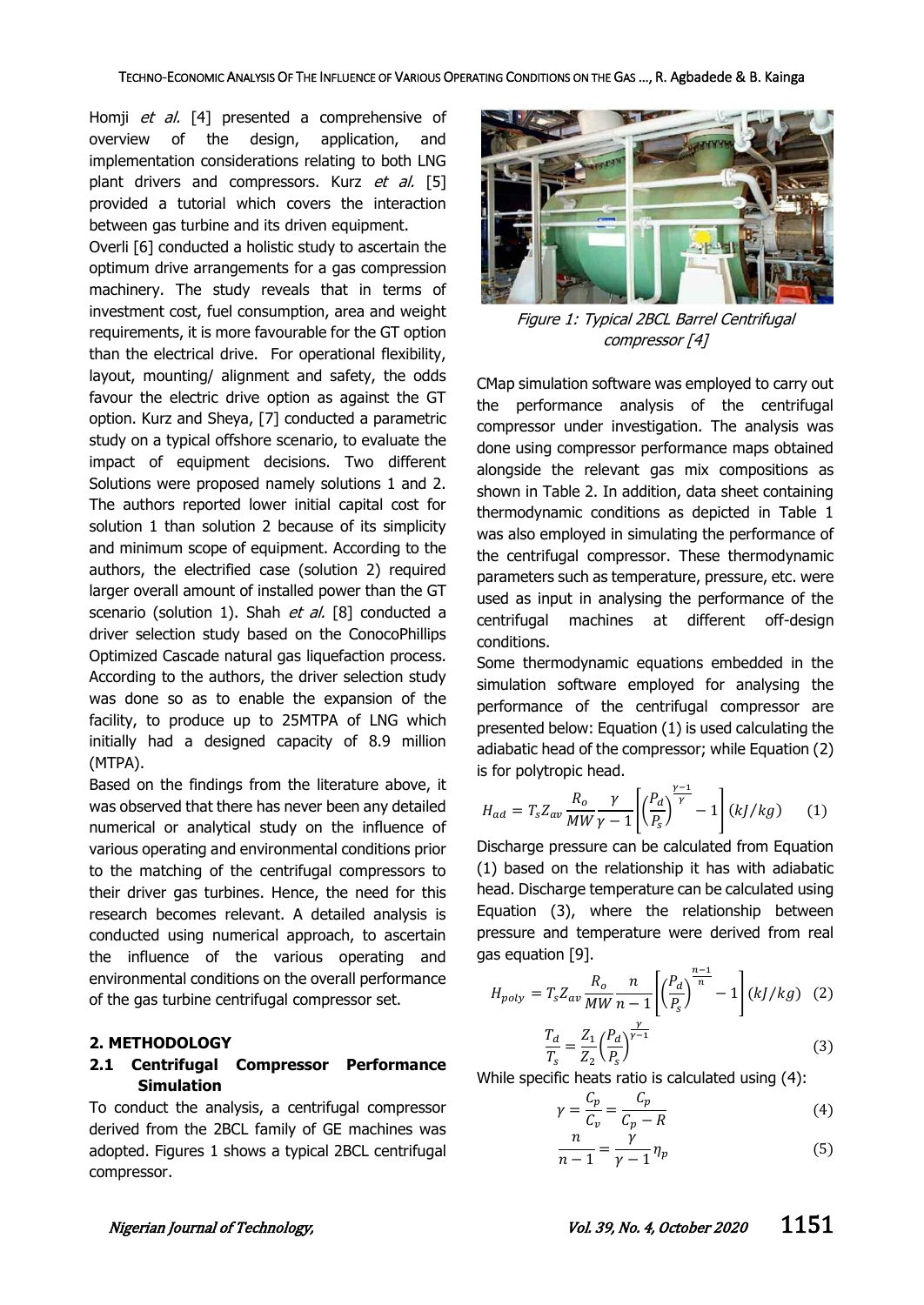Where;  $T_d$  – Discharge temperature; Ts – Suction Temperature; Zav – Average Compressibility factor; R – Specific Gas constant; MW – Molecular Weight; Pd – Discharge Pressure; Ps – Suction Pressure; Cp  $-$  Specific heat at constant pressure; Cv  $-$  Specific heats at constant volume;  $n -$  Polytropic index and ηp – Polytropic Efficiency.

The gas power or compressor power required can be calculated using equation (6), while equation (7) is used for calculating the shaft power.

$$
P_{poly} = \frac{mH_{poly}}{\eta_p}(kw)
$$
 (6)

$$
P_{shaff} = \frac{mH_{poly}}{\eta_p} \frac{1}{\eta_{mech}}(kw)
$$
 (7)

Where;  $H_{poly}$  – Polytropic head;  $P_{poly}$  – Gas power; P<sub>shaft</sub>– Shaft power; M – Gas mass flow rate and  $\eta_{m}$ – Mechanical efficiency

From the data sheet presented in Table 1, it is obvious that the centrifugal compressor under investigation is made up of three stages. However, when conducting the analysis, it was only the MP stage that was considered out of three stages. This is because the capability of the simulation software is limited to a single stage compressor. Simulating a

single stage of the compressor does not invalidate the outcome of the study; rather it provides opportunity for detailed analysis. In addition, the entire compressor can be examined on a stage by stage basis to ascertain its overall performance.

#### **2.2 Gas Turbine Performance Simulations**

To match/integrate the GT to the compressor using output performance parameters from the centrifugal compressor at the varying conditions, GasTurb performance simulation software was employed. The software is designed for easy evaluation of the thermodynamic cycle both for design and off-design performances of the gas turbine. The software is embedded with mathematical thermodynamic equations for the analysis of the gas turbine performance under design and off-design conditions. Some of the thermodynamic equations can be found in Onoroh et al. [11]. To simulate the influence of varying gas mix and compressor inlet temperature of the centrifugal compressor on the gas turbine performance, an engine configuration was adopted (see Figure 2).

Table 1: Centrifugal Compressor Data sheet (courtesy General Electric), each unit has peak oil and is vertical cnlit

|    | יייד                                                   |         |         |                 |
|----|--------------------------------------------------------|---------|---------|-----------------|
|    |                                                        | MP      | HP1     | HP <sub>2</sub> |
|    | Duty Requirements (see page 1)                         | KA 3104 | KA 3104 | KA 3104         |
|    |                                                        | A/B     | A/B     | A/B             |
| 6  | Flow Rate, Sm3/h(1.01325 bar abs/15.56 <sup>o</sup> C) | 117928  | 177603  | 177196          |
| 7  | Weight flow, kg/s                                      | 147485  | 147215  | 146878          |
|    | <b>Inlet Conditions</b>                                |         |         |                 |
| 9  | Pressure at supply limit flange, bar abs               | 11.9    | 30.2    | 79.8            |
| 10 | Pressure at compressor inlet flange, bar abs (L)       | 11.9    | 30.2    | 79.8            |
| 11 | Temperature, °C                                        | 38      | 40      | 40              |
| 13 | Molecular weight, g/mole                               | 19.64   | 19.64   | 19.64           |
| 14 | $C_p/C_v$<br>(R)                                       | 1.302   | 1.355   | 1.549           |
| 15 | Compressibility, Z <sub>a</sub>                        | 0.976   | 0.941   | 0.857           |
| 16 | Inlet volume, m3/h                                     | 15928   | 6277    | 2090            |
| 17 | Discharge conditions (L)                               |         |         |                 |
| 18 | Pressure at compressor outlet flange, bar abs          | 31.8    | 81.7    | 201.4           |
| 19 | Pressure at supply limit flange, bar abs               | 31.8    | 81.7    | 201.4           |
| 20 | Temperature, °C                                        | 123     | 133     | 124             |
| 21 | $C_p/C_v$                                              | 1.276   | 1.322   | 1.483           |
| 22 | Compressibility, Z <sub>a</sub>                        | 0.976   | 0.9566  | 0.956           |
| 23 | Performance (T)                                        |         |         |                 |
| 25 | Power absorbed per compressor section                  | 7065    | 7613    | 6238            |
| 26 | Power absorbed at the end of compressor shaft, kW      | 7065    | 7065    | 6417            |
| 27 | Total power absorbed at end of the driver shaft, kw    |         | 21645   |                 |
| 28 | Speed, rpm                                             |         | 10077   |                 |
| 29 | Estimated Surge, m3/h (at speed above)                 | 13753   | 13753   | 13753           |
| 30 | Polytropic Head, kj/kg                                 | 143.14  | 142.63  | 124.41          |
| 31 | Polytropic efficiency, %                               | 83.7    | 78.6    | 80.2            |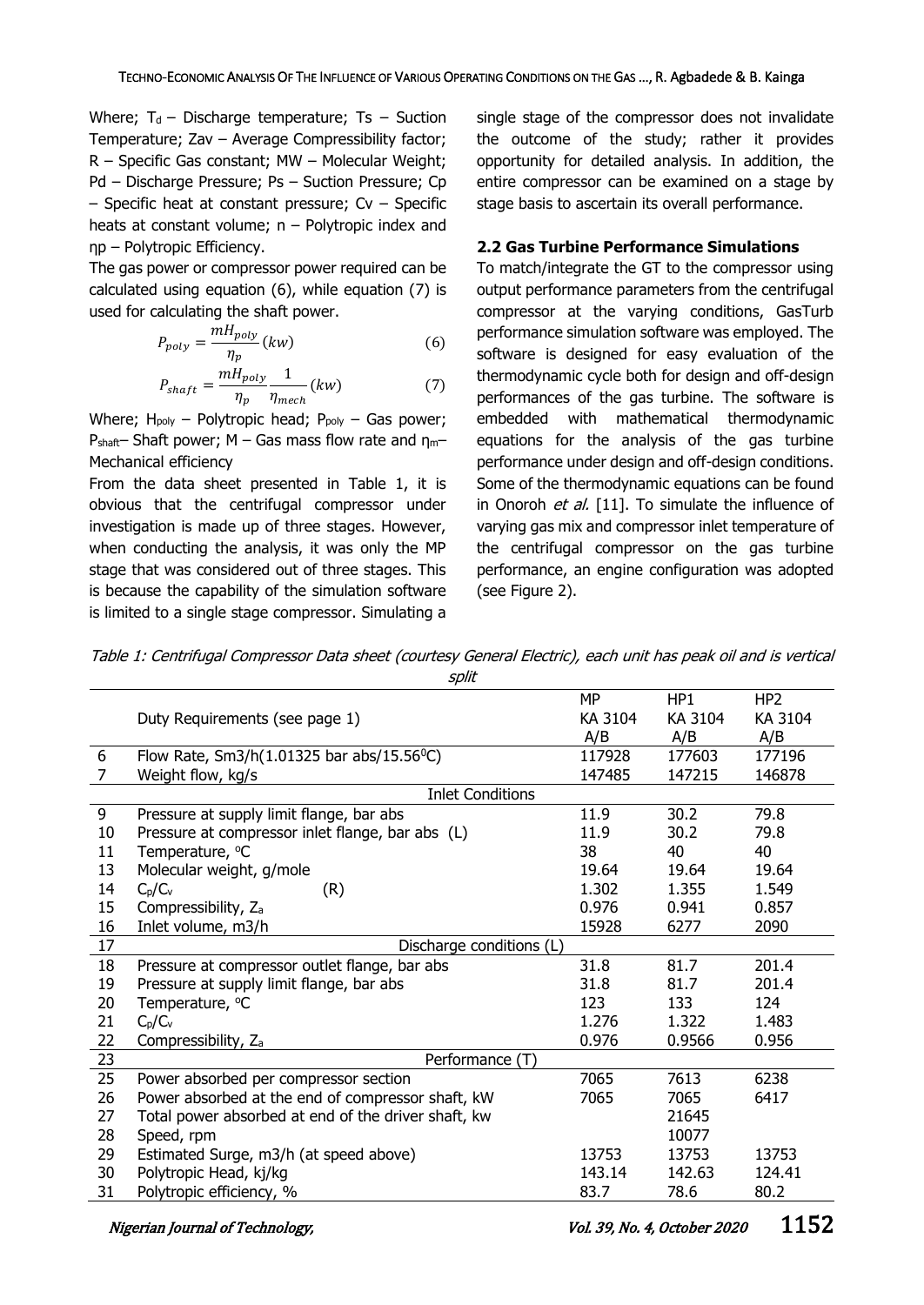| <i>IUCALIUI 13   10 </i>                       |          |          |          |
|------------------------------------------------|----------|----------|----------|
| Constituents                                   | LaNatGas | MaNatGas | RaNatGas |
| Methane, CH <sub>4</sub>                       | 0.88748  | 0.84734  | 0.82483  |
| Ethane, $C_2H_6$                               | 0.04402  | 0.06300  | 0.07026  |
| Propane, C <sub>3</sub> H <sub>8</sub>         | 0.02572  | 0.04185  | 0.04819  |
| iso-Butane,<br>C <sub>4</sub> H <sub>10</sub>  | 0.00553  | 0.01158  | 0.01332  |
| n-Butane,<br>C <sub>4</sub> H <sub>10</sub>    | 0.00843  | 0.01161  | 0.01332  |
| iso-Pentane,<br>C <sub>5</sub> H <sub>12</sub> | 0.00265  | 0.00335  | 0.00405  |
| n-pentane,<br>C <sub>5</sub> H <sub>12</sub>   | 0.00195  | 0.00336  | 0.00405  |
| Hexane.<br>C <sub>6</sub> H <sub>14</sub>      | 0.00174  | 0.00182  | 0.00224  |
| Heptane +,<br>$C_7H_{16}$                      | 0.00178  | 0.00198  | 0.00233  |
| Carbondioxide,<br>CO2                          | 0.01957  | 0.01297  | 0.01579  |
| Nitrogen, N <sub>2</sub>                       | 0.00113  | 0.00114  | 0.00163  |
| Total                                          |          | 1        |          |

Table 2: Gas Mix Composition of three different locations [10]

| Table 3: Centrifugal Compressor Data sheet |
|--------------------------------------------|
|--------------------------------------------|

| <b>Engine Parameter</b>       | OEM<br>Data | Simulated<br>Result | Error<br>Margin<br>'%) |
|-------------------------------|-------------|---------------------|------------------------|
| Power Output (kW)             | 10,660      | 10,600              | 0.56                   |
| Heat Rate(kJ/kWh)             | 11,060      | 11,125              | $-0.58$                |
| Efficiency                    | 32.5        | 32.4                | 0.31                   |
| Exhaust<br>Temperature(K)     | 761         | 766.9               | $-0.65$                |
| <b>Exhaust Flow</b><br>(kg/s) | 42.3        | 42.2                | 0.23                   |
| Pressure Ratio                | 13.8        | 13.8                | 0                      |
| Turbine<br>Speed(rpm)         | 7,900       | 7,900               | 0                      |



Figure 2: Twin shaft engine Configuration

This engine configuration was selected based on intended application, which is for driving a given centrifugal compressor in a pipeline station. The engine adopted and modeled in the simulation software was inspired from the PGT 16 class of GE gas turbines. Table 3 shows the design parameters obtained from open domain.

Based on the simulated centrifugal compressor performance results, the value of compressor power required for various composition of gas mix was used to match/ integrate the centrifugal compressor to its driver gas turbine. In addition, the recommended speed and compressor required power margins were also considered in the integration process, for optimum economic operations. Taher and Meher-Homji [3] suggested a 2% for variation in speed and 14% for power consumption.

Consequent upon considering the outcome of performance analysis, the centrifugal compressor was matched/ integrated to the twin shaft gas turbine using the compressor required power and speed. Using the adopted approach, the three different gas mix compositions were analyzed.

With the obtained compressor power required from compressor performance, the performance of the gas turbine was simulated.

# **3. RESULTS AND DISCUSSION**

# **3.1 Centrifugal Compressor Performance Analysis**

As mentioned earlier, the performance of the centrifugal compressor is influenced by several factors. Amongst which are gas mix composition, inlet temperature and pressure etc.

According to Lapina [11] the performance of centrifugal compressor is affected by changes in atmospheric conditions such as relative humidity, barometric pressure etc. Though, the effect of relative humidity and barometric pressure is less significant on the centrifugal compressor when compared to inlet temperature. The changes in centrifugal compressor performance which are caused by fluctuating atmospheric conditions and other factors can be predicted by modifying the performance of the compressor.

Based on these findings, varying inlet temperature and gas mix compositions were investigated to ascertain their influence on the performance of the centrifugal compressor.

With the compressor data sheet, gas mix composition and compressor maps obtained, the Cmap software was employed to model and configure the machine. Table 4 shows the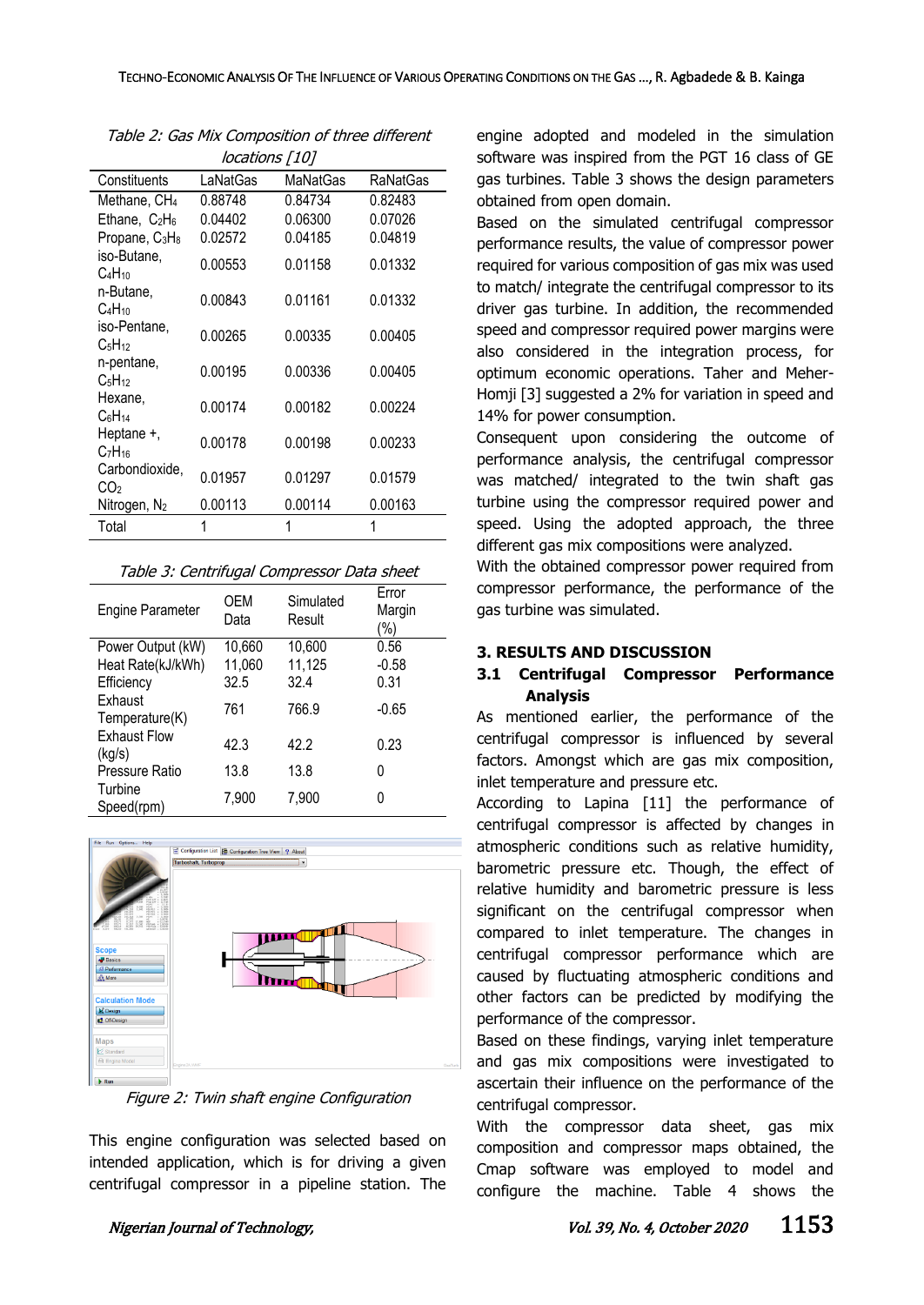experimental and simulated machine performance parameters and the error margin between the experimental data and simulated values. The design point performance simulation results and experimental (original equipment manufacturers) data obtained were compared for validation. From the comparison of the simulated and original equipment manufacturer data, it is obvious that CMap software effectively predicted the design point performance data of the centrifugal compressor investigated. The error margin is relatively small, which signifies the level of accuracy of the simulated data.

Two separate investigations were conducted namely the influence of varying gas mix composition and inlet temperatures on the centrifugal compressor performance. In the case of varying gas mix composition, the centrifugal compressor was assumed to be operated at design inlet pressure and temperature. For varying inlet temperature, the investigations were carried out at design point inlet pressure while MANat gas was considered as adopted fuel.

To achieve the objective of this research, inlet temperatures varying from 20 $\circ$ C to 60 $\circ$ C, in steps of 10°C were investigated. As can be seen from the plots, when inlet temperature was increased from  $20\degree$ C to  $60\degree$ C for a given rotational speed and gas mix composition (MANatGas), the compressor power

required reduced (see Figures 3). This reduction in shaft horse power requirement can be attributed to a drop in mass flow rate caused by reduced volume flow density as a result of increased inlet temperature. These findings are in agreement with the results presented in Febo and Paganini [12]. Similarly, Figure 4 shows that the plots of polytropic head reduced with increased compressor inlet temperature.

In the case of gas mix compositions, gas compositions obtained from three different locations in the Niger Delta region were investigated. The gas mix compositions from the different locations were titled Lean Associated Natural Gas (LaNatGas), Mean Associated Natural Gas (MANatGas) and Rich Associated Natural Gas (RaNatGas) [10]. The Gas mix compositions are presented in Table 2.

Figure 5 shows the plots of the influence gas mix on the centrifugal compressor required power. The figure shows that the highest power required by the compressor to transport a given volume flow of gas was observed in the RaNatGas mix when compared to the LaNatGas and MaNatgas mixtures. At a design inlet flow volume of 15928 cubic meters per hour, the compressor required power from the gas turbine drive to transport the RaNatGas is approximately 7450kW as against 7065kW and 6500kW for MaNatGas and LaNatGas mixtures respectively.

| rabic 1. Centrinagar compressor acsign point performance adta |               |                |                  |
|---------------------------------------------------------------|---------------|----------------|------------------|
| Compressor Design Parameter                                   | Experiment    | Simulation     | Error Margin (%) |
| Flow Volume, Q1                                               | $15928m^3/h$  | $15928m^3/h$   |                  |
| Discharge Pressure, P2                                        | 31.8 bara     | 31.84 bara     | 0.13             |
| Discharge Temperature, T2                                     | 123 Celsius   | 123.09 Celsius | 0.07             |
| Polytropic Head, HP                                           | 143409.37J/kg | 143195.36 J/kg | 0.15             |
| Polytropic Efficiency, ETAP                                   | 0.834         | 0.834          |                  |
| Power, Pw                                                     | 7065kW        | 7065kW         |                  |





Fig 3: Plots of compressor power required against inlet flow volume at varying inlet temperature





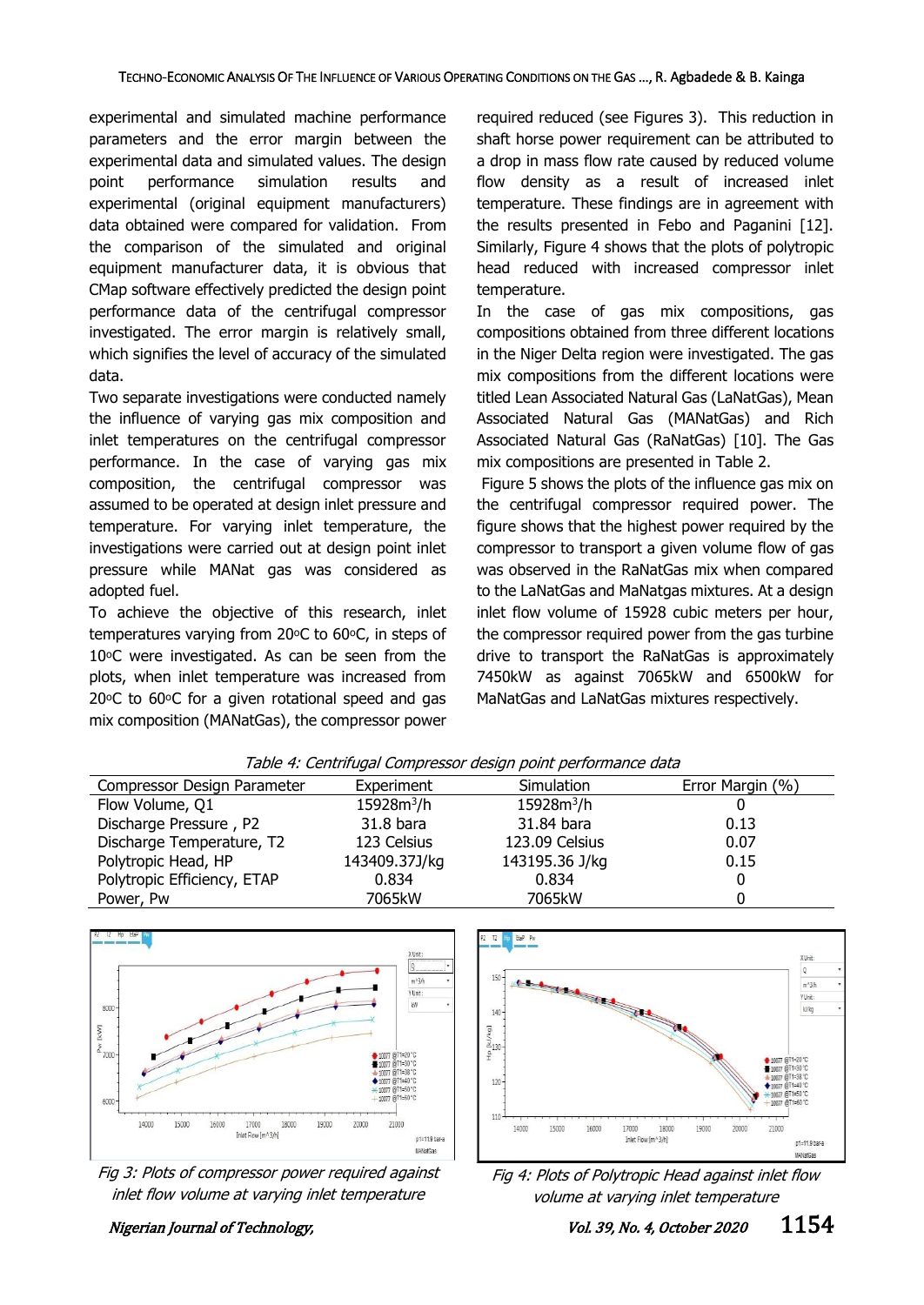These findings are in agreement with the results presented in Febo and Paganini [12] where gas mix of different molecular weights were compared.The plots of polytropic head, polytropic efficiency, discharge temperature and pressure against inlet flow volume are presented in the study to demonstrate the performance of the centrifugal compressor under different operating conditions. These parameters are presented in this study because according to Ramussen and Kurz [13], the performance of centrifugal compressors best presented using plots showing the isentropic efficiency and isentropic head as a function of the actual inlet flow. In addition, the authors stated that polytropic head and efficiency as a function of the actual inlet flow can be used as well to describe the performance of a centrifugal compressor

The plots of polytropic head and polytropic efficiency against inlet flow volume as shown in Figures 6 and 7 respectively follow similar trend to that of the compressor power plots where RaNatGas mix gives the highest in all the performance indices.

#### **3.2 Gas Turbine Performance Analysis**

Figure 8 shows the performance plots of the gas turbine integrated/ matched to drive a 2BCL centrifugal compressor. As can be seen in Figure 8, when the three gas mix compositions were compared, the compressor used in transporting RaNatGas requires the highest power from the gas turbine to drive the compressor than the other gas mix compositions. Similarly, the plots in Figure 9 indicates that the fuel flow to provide the required power from the gas turbine to drive the compressor for RaNatGas mixtures is highest when compared to MaNatGas and LaNatGas. The values of fuel flow for RaNatGas, MaNatGas and LaNatGas mixtures are 0.4971kg/s, 0.4780kg/s and0.4507kg/s respectively. The outcome of the investigation of the influence of inlet temperature on the centrifugal compressor performance analysis conducted was also used to ascertain changes in the operational requirement from the gas turbine. Figure 10 indicates that with reduced inlet temperature in centrifugal compressor, the compressor will require more power to transport a given quantity of gas, which would translate to an increase in power turbine output as well as the speed to meet the new demand. Also, Figure 11 demonstrates that the fuel flow increased with reduced centrifugal compressor inlet temperature. This occurs as a result of the increased power

demand from the centrifugal compressor. Hence, necessitating increased fuel flow so as to increase the power turbine power output, thereby causing the PT and the driven compressor to accelerate.



Fig 5: Plots of compressor power required against inlet flow volume



Fig 6: Plots of Polytropic Head against inlet flow volume



Fig 7: Plots of Polytropic Efficiency against inlet flow volume

### **3.2 Techno-Economic Analysis**

Techno economic analysis was conducted to ascertain the cost benefits of using the gas turbine compressor set (combination of gas turbine and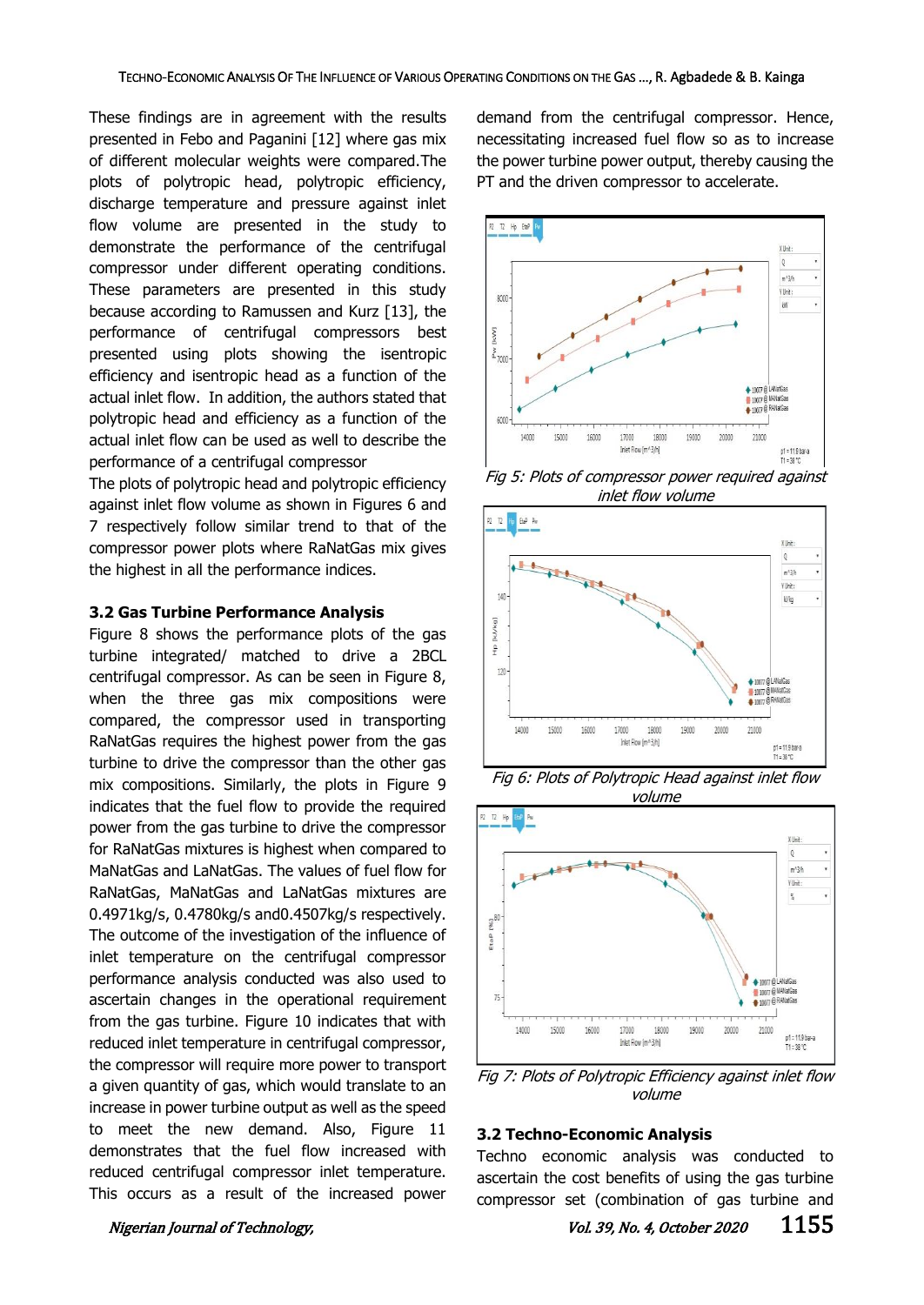centrifugal compressor), to transport the three different gas mix compositions to a given power plant located in the Niger Delta region. The analysis was done using heat rate, which is energy utilized (fuel consumption).

According to Boyce [14], the operating cost which is essentially the cost of energy accounts for about 70- 80% of the life cycle cost of any power plant; while the remaining percentage is shared between the costs of a new power plant and maintenance costs. About 7-10% and 15-20% are the costs of a new power plant and maintenance costs respectively. This underscore the relevance of this study especially in today's world where prices of fuel are so high and environmental issues are of major concern.

It is assumed that the gas turbine under investigation operated 4000 hours per year. The operating hours of the gas turbine depends on the energy requirements from the national grid and the availability of fuel (gas). It is therefore presumed that the gas turbine operated for an average of 24hours daily, which translates to approximately over 8000hours for a year.

In conducting the techno economic analysis, the capital cost of gas turbine was not considered. Table 5 shows the parameters for the three different cases. The annual fuel cost [15] for the various cases was obtained using Equation (8).

Annual Fuel Cost

 $=$  Engine Power Output  $\times$  Heat Rate

× Operating Hour per Year

 $\times$  *Fuel cost* (8)

Using equation (8), the annual fuel cost for the three cases was calculated and Table 5 shows the outcome of the calculations. Therefore, annual fuel cost for transporting LaNatGas, MaNatGas and RaNatGas fuels is presented in Table 6.



Fig 8: Plots of Compressor power required against varying gas mix





Fig 9: Plots of fuel flow against varying gas mix

T1-60°C T1-50°C T1-40°C T1-30°C T1-20°C Fig 10: Plots of Compressor power required against varying inlet temperature



temperature

6200 6000

| Table 5: Gas turbine Compressor Set operating data |          |          |                 |  |
|----------------------------------------------------|----------|----------|-----------------|--|
| Parameters                                         | LaNatGas | MaNatGas | <b>RaNatGas</b> |  |
| Power (kW)                                         | 6500     | 7065     | 7459.9          |  |
| Heat Rate (kJ/kwh)                                 | 12416.7  | 12116.5  | 11931.7         |  |
| Operating hours<br>per year (hrs)                  | 8000     | 8000     | 8000            |  |
| Cost Natural gas<br>\$)                            | 20.17    | 20.17    | 20.17           |  |

| Table 6: Annual Fuel cost for the various cases |            |                 |                 |
|-------------------------------------------------|------------|-----------------|-----------------|
| Parameters                                      | LaNatGas   | <b>MaNatGas</b> | <b>RaNatGas</b> |
| Annual Fuel<br>$Cost($ \$)                      | 12,343,483 | 13.092.084      | 13,594,910      |